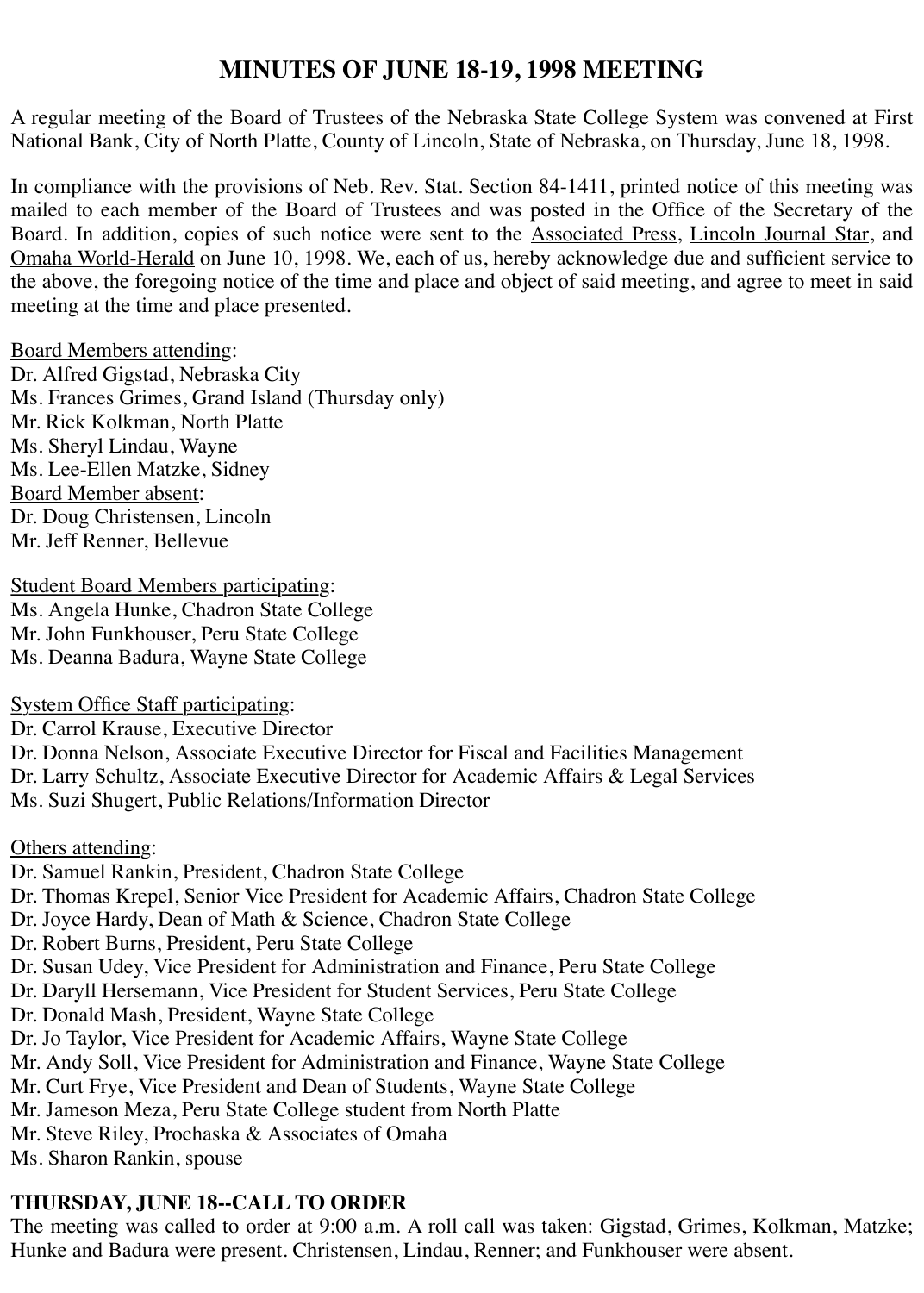#### **WORK SESSION--BUDGET SUBCOMMITTEE**

The Business Affairs--Budget Subcommittee held a work session to hear budget presentations from each of the campuses.

# **LUNCH RECESS**

# **WORK SESSION--CAMPUS STATUS REPORTS**

The work session was reconvened at 1:00 p.m. A roll call was taken: Gigstad, Grimes, Kolkman and Matzke; Hunke and Badura were present. Lindau and Funkhouser arrived during the work session. Christensen and Renner were absent. Each of the Presidents gave a campus status report to the Board in lieu of annual evaluations.

# **EXECUTIVE SESSION**

Ms. Matzke moved and Ms. Grimes seconded a motion to go into executive session at 4:30 p.m. for the purpose of the Executive Director's annual evaluation. Gigstad, Grimes, Kolkman, Lindau, and Matzke voted aye. Motion carried.

Ms. Matzke moved and Ms. Grimes seconded a motion to go out of executive session at 6:00 p.m. and recess until 8:30 a.m. Friday, June 19. Gigstad, Grimes, Kolkman, Lindau, and Matzke voted aye. Motion carried.

# **FRIDAY, JUNE 19--CALL TO ORDER**

Mr. Kolkman, Chair, called the meeting to order at 8:40 a.m. A roll call was taken: Gigstad, Kolkman, Lindau, Matzke; Hunke, Funkhouser, and Badura were present. Christensen, Grimes and Renner were absent.

# **EXECUTIVE SESSION**

Ms. Matzke moved and Dr. Gigstad seconded a motion to go into executive session at 8:40 a.m. for the purpose of discussing personnel and collective bargaining issues. Gigstad, Kolkman, Lindau, and Matzke voted aye. Motion carried.

Dr. Gigstad moved and Ms. Matzke seconded a motion to go out of executive session at 9:10 a.m. and convene in the public session. Gigstad, Kolkman, Lindau, and Matzke voted aye. Motion carried.

# **PUBLIC SESSION**

Mr. Kolkman, Chair, called the public session to order at 9:25 a.m.

# **APPROVAL OF THE AGENDA**

Ms. Matzke moved and Ms. Lindau seconded a motion to approve the agenda with the addition of the reappointment of a Director of Financial Aid to the Wayne State College personnel recommendation. Gigstad, Kolkman, Lindau, Matzke; Hunke, Funkhouser, and Badura voted aye. Motion carried.

# **PUBLIC COMMENTS**

Mr. Funkhouser introduced Mr. Jameson Meza, a Peru State College student from North Platte.

# **APPROVAL OF MINUTES FROM THE MAY 15, 1998 MEETING**

Ms. Matzke moved and Ms. Lindau seconded a motion to approve the minutes of the May 15 meeting. Gigstad, Kolkman, Lindau, Matzke; Hunke, Funkhouser, and Badura voted aye. Motion carried.

**NEW BUSINESS** -- **CONSENT AGENDA Personnel Recommendations Spring Instructional Load Reports Spring Enrollment Reports Spring Graduation Summary Grant Applications CSC**--Chadron State College Service-Learning Grant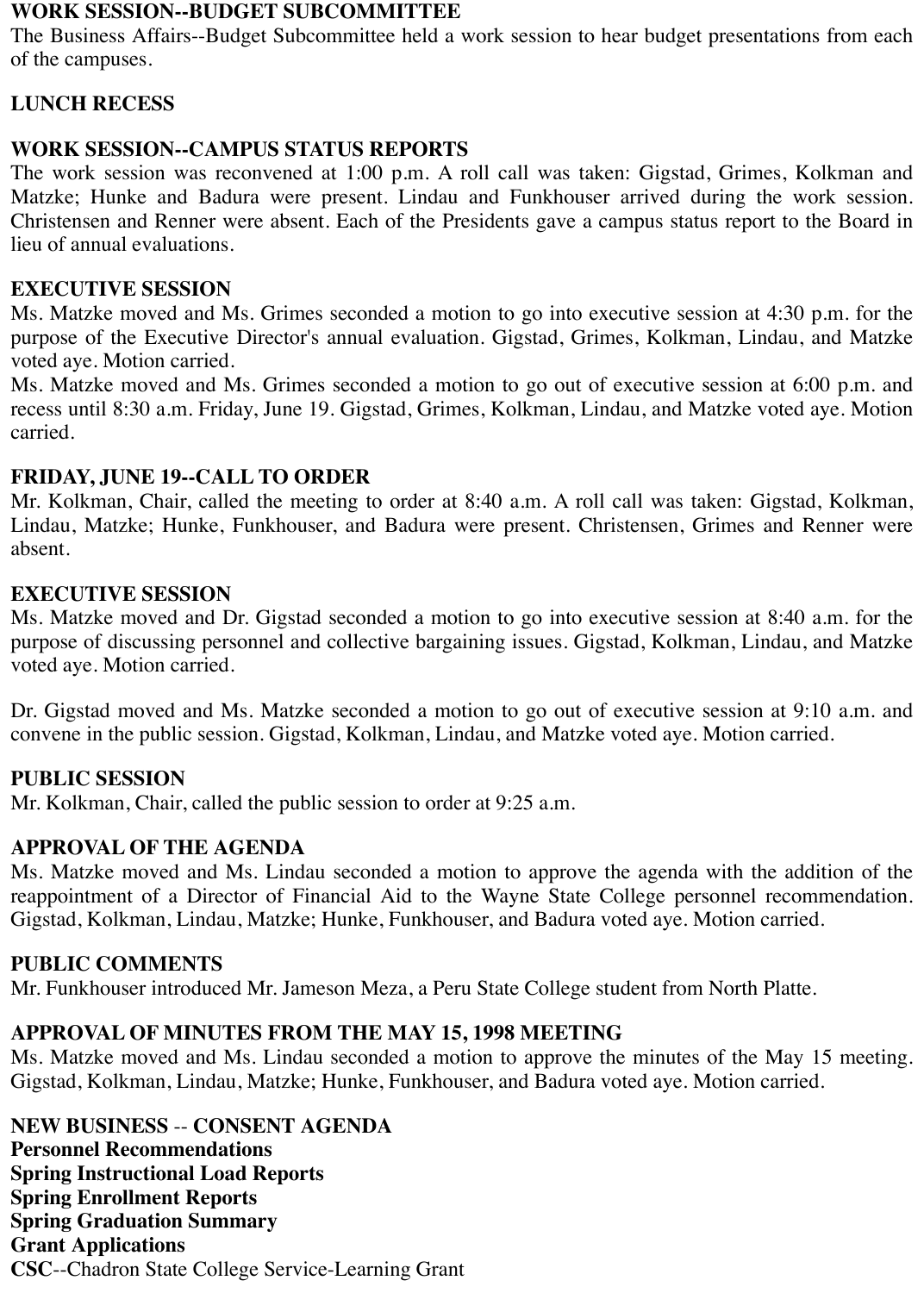Funding Source: Nebraska Consortium for Service-Learning in Higher Education

Amount Requested: \$1,160

Funding Period:

Grant will require **State Matching Funds**: \$450 for conference fee

Grant will require **In-Kind Funds**: \$875 for Program Director

This grant application is to provide funds for eight students to attend the statewide Service-Learning Conference in Aurora, NE on October 2-4. It will fund work studies for service-learning information dissemination.

# **Grant Awards**

**WSC**--Improving the Quality of Willow Creek and Willow Creek Lake Funding Source: Lower Elkhorn Natural Resources District Amount Awarded: \$15,000 Funding Period: Summer, 1998 This grant award will continue funding for a cooperative agreement between Wayne State College and the

Natural Resources District to monitor water quality of Willow Creek and Willow Creek Lake. Similar funding was received in 1997.

# **Contracts and Change Orders**

**Chadron State College**--Contracts Location on Campus: Andrews Hall Contracted Work: Data cabling Contract Amount: \$47,040 Fund Source: Contingency Maintenance Funds Contractor: Kooi Communication **Peru State College**--Contracts **Location on Campus**: Campus Contracted Work: Repair underground steam line Contract Amount: \$40,802 Fund Source: Task Force for Building Renewal Contractor: H & S Plumbing of Lincoln, NE **Location on Campus**: Administration Building Contracted Work: Stabilization of stairwell ceiling Contract Amount: \$6,650 Fund Source: Task Force for Building Renewal Contractor: Fiscus Construction of Gretna, NE **Location on Campus:** Field House Contracted Work: Replacement of water softener Contract Amount: \$3,341 Fund Source: Cash Funds Contractor: H & S Plumbing of Lincoln, NE **Location on Campus:** T.J. Majors Hall Contracted Work: Repair interior wall adjacent to elevator Contract Amount: \$2,750 Fund Source: Cash Funds Contractor: Fiscus Construction of Gretna, NE **Location on Campus**: Regional Technology Center Contracted Work: Detection and repair of roof leak Contract Amount: Not to exceed \$2,000 Fund Source: Cash Funds Contractor: Weathercraft of Lincoln, NE **Peru State College--Change Orders Location on Campus**: Campus No & Description: #1--Emergency steam line leak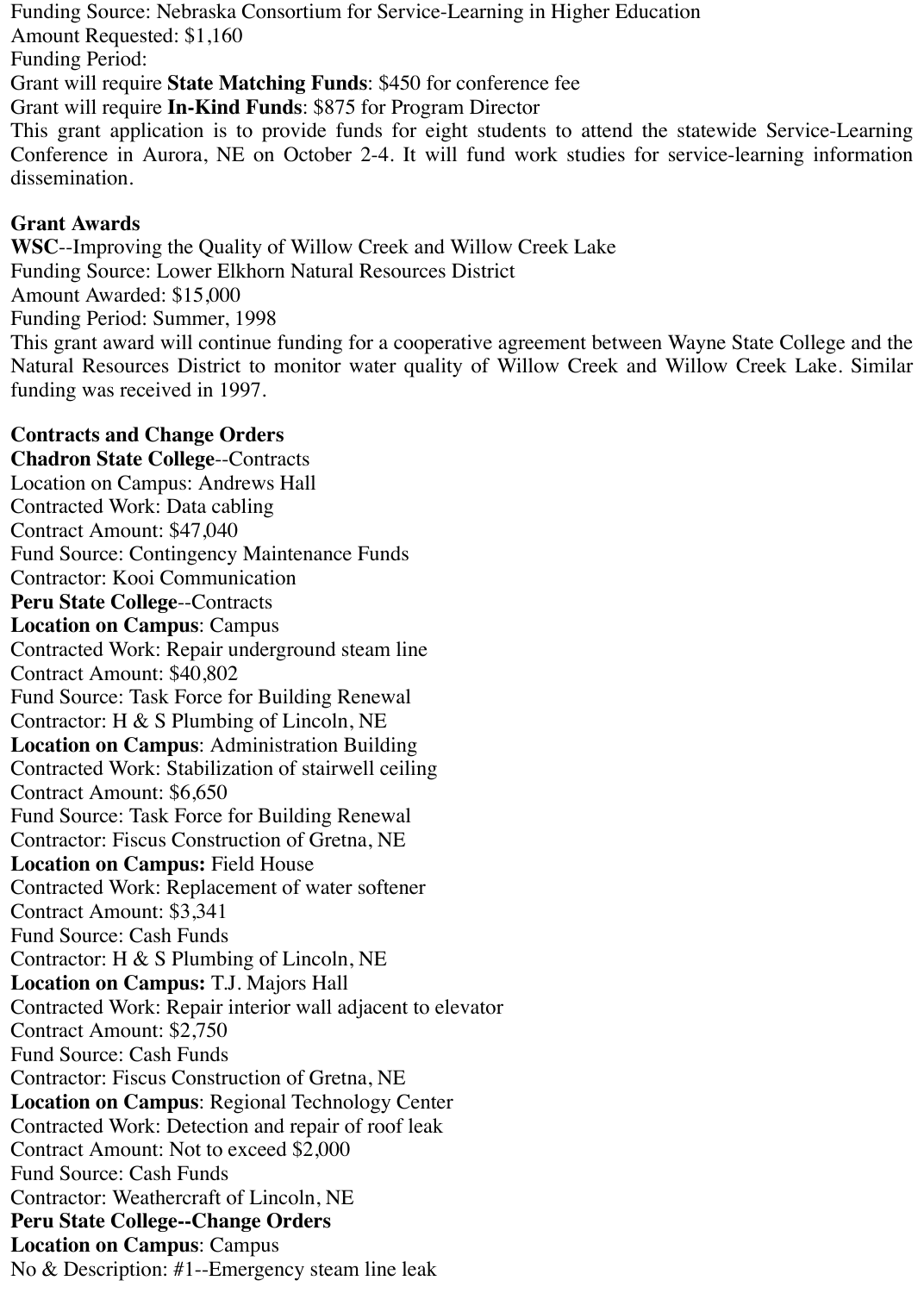Change Order Amount: \$6,000 Fund Source: Task Force for Building Renewal Contractor: H & S Plumbing of Lincoln, NE **Wayne State College--Contracts Location on Campus**: Rice Auditorium Parking Lot Contracted Work: Construction of parking lot expansion Contract Amount: \$46,126.41 Fund Source: Contingency Maintenance Contractor: Steve Harris Construction, Inc. of Homer, NE **Location on Campus:** Student Center Student Dining Room Contracted Work: Provide and install food service equipment Contract Amount: \$44,445 Fund Source: Contingency Maintenance Contractor: Pegler Sysco Company of Lincoln, NE **Location on Campus**: Anderson Hall Contracted Work: Replace southwest flat roof and repair hip roof Contract Amount: \$13,495 Fund Source: Contingency Maintenance/Revenue Bond Operations Contractor: Weathercraft Company of Lincoln, NE **Location on Campus:** Morey Hall Contracted Work: Replace east middle roof Contract Amount: \$12,341 Fund Source: Contingency Maintenance Contractor: Weathercraft Company of Lincoln, NE **Location on Campus**: Terrace Hall Contracted Work: Replace east canopy roof Contract Amount: \$4,140 Fund Source: Contingency Maintenance Contractor: Weathercraft Company of Lincoln, NE

# **LB309 Allocations**

Chadron State College Retrieval of \$6,740.50 for ADA elevator modifications in Hildreth Hall. Project has been completed. Allocation Date: 8/1/96 Allocation Amount: \$8,500.00 Retrieval Amount: \$6,740.50 Total Project Cost: \$1,759.50

Retrieval of \$6,528 for Memorial Hall ADA elevator modification. Project has been completed. Allocation Date: 8/1/96 Allocation Amount: \$8,500.00 Retrieval Amount: \$6,528.00 Total Project Cost: \$1,972.00

Retrieval of \$6,477 for Administration ADA elevator modification. Project has been completed. Allocation Date: 8/1/96 Allocation Amount: \$8,500.00 Retrieval Amount: \$6,477.00 Total Project Cost: \$2,023.00

Acceptance of \$12,750 for Armstrong Gymnasium roof repair. Allocation Date: 5/4/98 Allocation Amount: \$12,750 College Contribution: \$2,250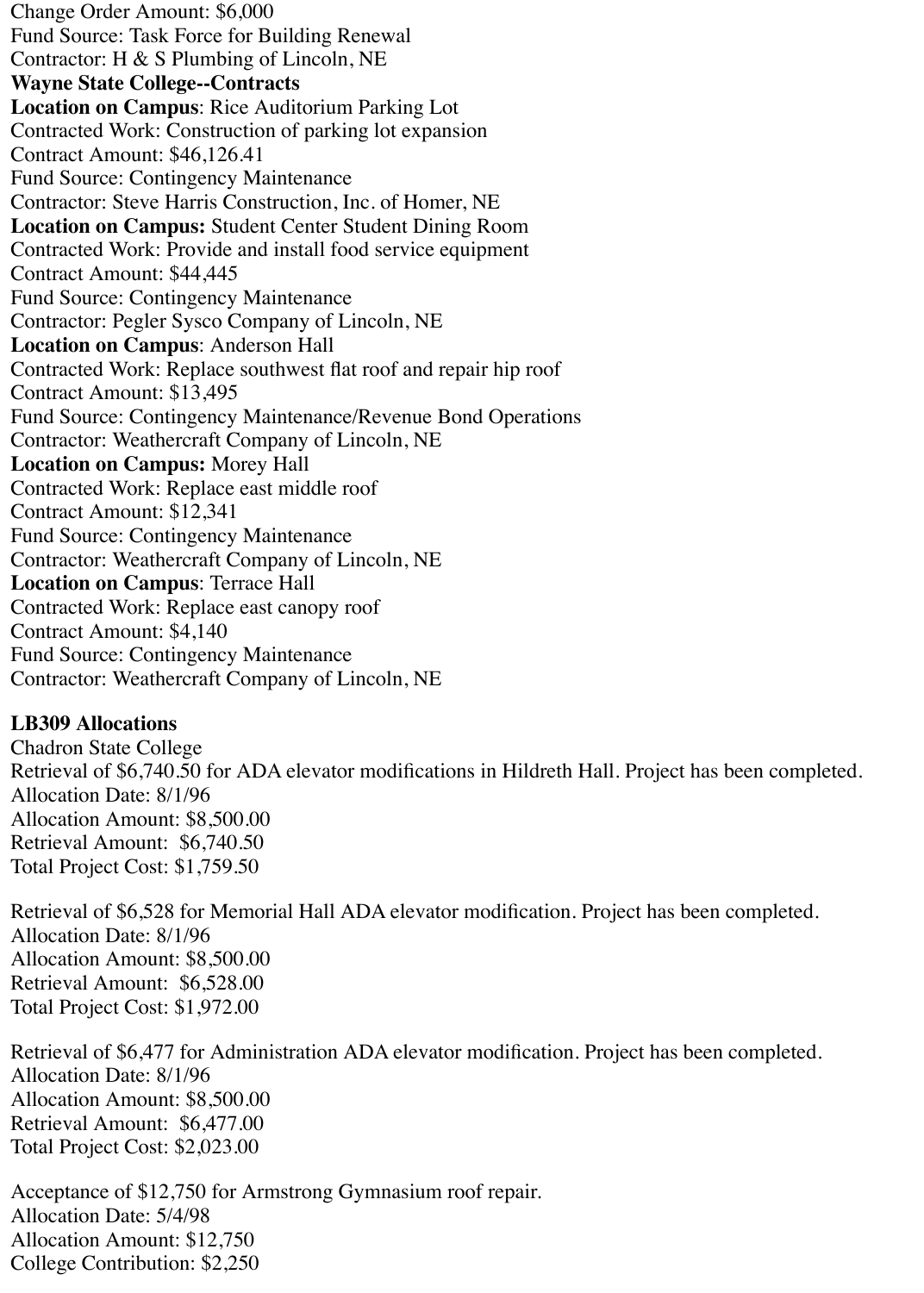Total Project Cost: \$15,000

Acceptance of \$15,300 for Math/Science window replacement Allocation Date: 5/4/98 Allocation Amount: \$15,300 College Contribution: \$2,700 Total Project Cost: \$18,000

Peru State College Acceptance of an additional \$6,000 for emergency repair of steam line in Al Wheeler Activity Center. Allocation Date: 3/31/98 Allocation Amount: \$34,200.00 Allocation Date: 4/29/98 Allocation Amount: \$ 6,000.00 Total Project Cost \$40,200.00

Acceptance of \$5,600 for Fine Arts roof repair and flashing of west wall. Allocation Date: 5/4/98 Allocation Amount: \$5,600 College Contribution: \$1,400 Total Project Cost: \$7,000

Acceptance of \$3,200 for Administration roof repair. Allocation Date: 5/4/98 Allocation Amount: \$3,200 College Contribution: \$800 Total Project Cost: \$4,000

Acceptance of \$800 for Theater/Auditorium roof repair. Allocation Date: 5/4/98 Allocation Amount: \$ 800 College Contribution: \$ 200 Total Project Cost: \$1,000

Acceptance of \$1,600 for T.J. Majors Education building roof repair. Allocation Date: 5/4/98 Allocation Amount: \$1,600 College Contribution: \$ 400 Total Project Cost: \$2,000

Wayne State College Acceptance of \$7,500 for Old Power Plant/Studio Arts building roof replacement. Allocation Date: 5/4/98 Allocation Amount: \$ 7,500 College Contribution: \$ 7,500 Total Project Cost: \$15,000

Acceptance of additional \$30,000 for Rice Auditorium ADA portable chairlift/modify toilet. Allocation Date: 8/25/95 Allocation Amount: \$ 5,950 Allocation Date: 5/26/98 Allocation Amount: \$ 30,000 Total Project Cost: \$ 35,950

Acceptance of additional \$36,000 for Peterson Fine Arts ADA restroom modification/lift.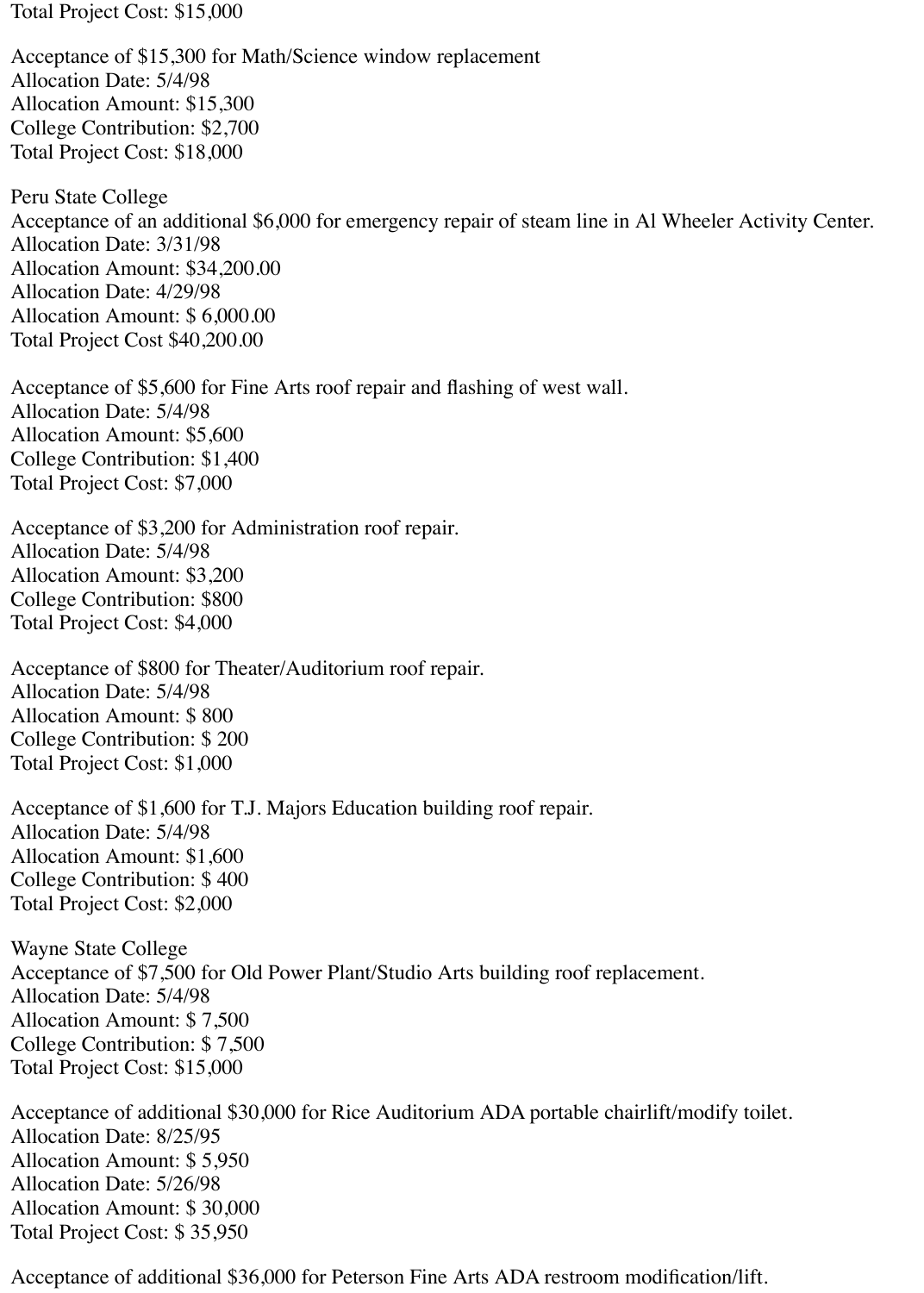Allocation Date: 8/25/95 Allocation Amount: \$14,280 Allocation Date: 5/26/98 Allocation Amount: \$36,000 Total Project Cost: \$50,280

Acceptance of additional \$22,000 for Brandenberg Education ADA entry/elevator modification. Allocation Date: 8/25/95 Allocation Amount: \$ 17,595 Allocation Date: 5/26/98 Allocation Amount: \$ 22,000 Total Project Cost: \$39,595

Acceptance of additional \$15,000 for Carhart Science ADA modify northeast entry. Allocation Date: 8/25/95 Allocation Amount: \$ 17,000 Allocation Date: 5/26/98 Allocation Amount: \$15,000 Total Project Cost: \$32,000

Acceptance of additional \$120,000 for Benthack Hall ADA modify toilet/entry and elevator. Allocation Date: 8/25/95 Allocation Amount: \$ 47,260 Allocation Date: 5/26/98 Allocation Amount: \$120,000 Total Project Cost: \$ 167,260

### **Campus Physical Plant Reports Spring Occupancy/Income Reports Revised 1997-98 Operating Budgets**

Dr. Gigstad moved and Ms. Matzke seconded a motion to approve the Consent Agenda. Gigstad, Kolkman, Lindau, Matzke; Hunke, Funkhouser, and Badura voted aye. Motion carried.

# **SUBCOMMITTEE AGENDA Academic Affairs, Student Life & Personnel Subcommittee Lee-Ellen Matzke, Chair**

# **Resignation of Dr. Donald Mash, Wayne State College**

Ms. Matzke moved with regret and Dr. Gigstad seconded a motion to accept the resignation of Dr. Donald Mash, President of Wayne State College, effective July 31, 1998. Gigstad, Kolkman, Lindau, Matzke; Hunke, Funkhouser, and Badura voted aye. Motion carried.

# **CEO Contract**

Ms. Matzke moved and Ms. Lindau seconded a motion to approve the 1998-99 salary of \$126,500 and contract extension until June 30, 2000 for the Executive Director. Gigstad, Kolkman, Lindau, Matzke; Hunke, Funkhouser, and Badura voted aye. Motion carried.

# **Appointment of Interim Presidents for Peru State College and Wayne State College**

Ms. Matzke moved and Ms. Lindau seconded a motion to approve Dr. Richard Flynn, UNO College of Education Dean, as Interim President of Peru State College, effective July 1, 1998 at a salary of \$110,000. Gigstad, Kolkman, Lindau, Matzke; Hunke, Funkhouser, and Badura voted aye. Motion carried.

Ms. Matzke moved and Ms. Lindau seconded a motion to approve Dr. Ken Halsey, Wayne State College Business Professor, as Interim President of Wayne State College, effective July 1, 1998 at a salary of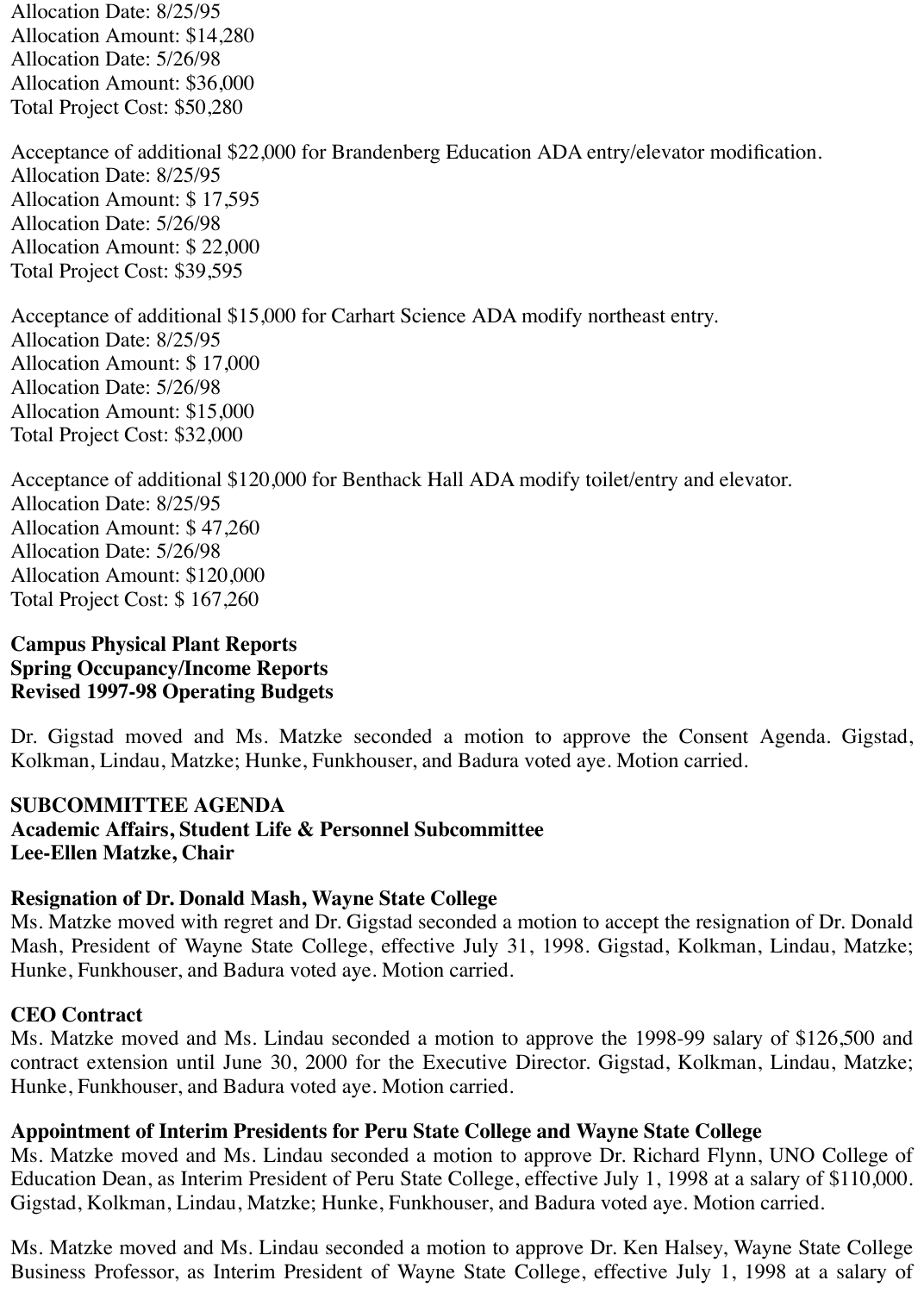\$110,000. Gigstad, Kolkman, Lindau, Matzke; Hunke, Funkhouser, and Badura voted aye. Motion carried.

Mr. Kolkman requested that a letter of thanks be sent to the UNO Chancellor in recognition of the oneyear leave of absence granted to Dr. Flynn. Dr. Krause commented on the strengths of both individuals selected to serve as Interim Presidents and noted the strong administration at Wayne State College.

#### **Appointment of Presidential Search Committee for Wayne State College**

Ms. Matzke moved and Ms. Lindau seconded a motion to approve the appointment of the following persons to serve on the Presidential Search Committee for Wayne State College: Sayre Andersen, Associate Professor of English JoAnn Bondhus, Professor of Business Kathleen Conway, Professor of Education Meenakshi Dalal, Professor of Economics Stephen Glass, Assistant Professor of Human Performance and Leisure Studies Pearl Hansen, Professor of Art Anthony McEvoy, Associate Professor of Industrial Education Russell Rasmussen, Professor of Chemistry Anneliese Cawthon, Assistant Dean for Student Life Jean Karlen, Division Chair of Social Sciences John Stoll, Director of Regional Education and Distance Learning Mary Jo Gross, Support Staff Becky Keidel, Wayne State College Foundation Robert Carhart, Carhart Lumber Robert Reeg, First National Bank Sheryl Lindau, Regional Board of Trustees Member Carrol Krause, Executive Director Deanna Badura, Student Trustee

In addition, Mr. Curt Frye has been in contact with the Wayne State College Student Senate President. The first meeting will be scheduled for sometime in July.

Gigstad, Kolkman, Lindau, Matzke; Hunke, Funkhouser, and Badura voted aye. Motion carried.

# **Regional Technology Center Annual Report**

Ms. Matzke moved and Ms. Lindau seconded a motion to accept the 1997-98 Annual Report for the Peru State College Regional Technology Center and forward the report to the Coordinating Commission for Postsecondary Education. Gigstad, Kolkman, Lindau, Matzke; Hunke, Funkhouser, and Badura voted aye. Motion carried.

# **Policy and Procedural Manual--Policy 4500**

Ms. Matzke moved and Ms. Lindau seconded a motion to give second-round and final approval of revised Policy 4500--Distinguished Service Awards. Gigstad, Kolkman, Lindau, Matzke; Hunke, Funkhouser, and Badura voted aye. Motion carried.

# **Business Affairs Subcommittee--Budget Al Gigstad, Committee Member**

# **Recommended Depositories**

Dr. Gigstad moved and Ms. Lindau seconded a motion to approve the depositories and signatories as submitted by the State Colleges. Gigstad, Kolkman, Lindau, Matzke; Hunke, Funkhouser, and Badura voted aye. Motion carried with Mr. Kolkman disclosing that First National Bank of North Platte is included in the list of depositories.

# **1998-99 Preliminary Operating Budgets**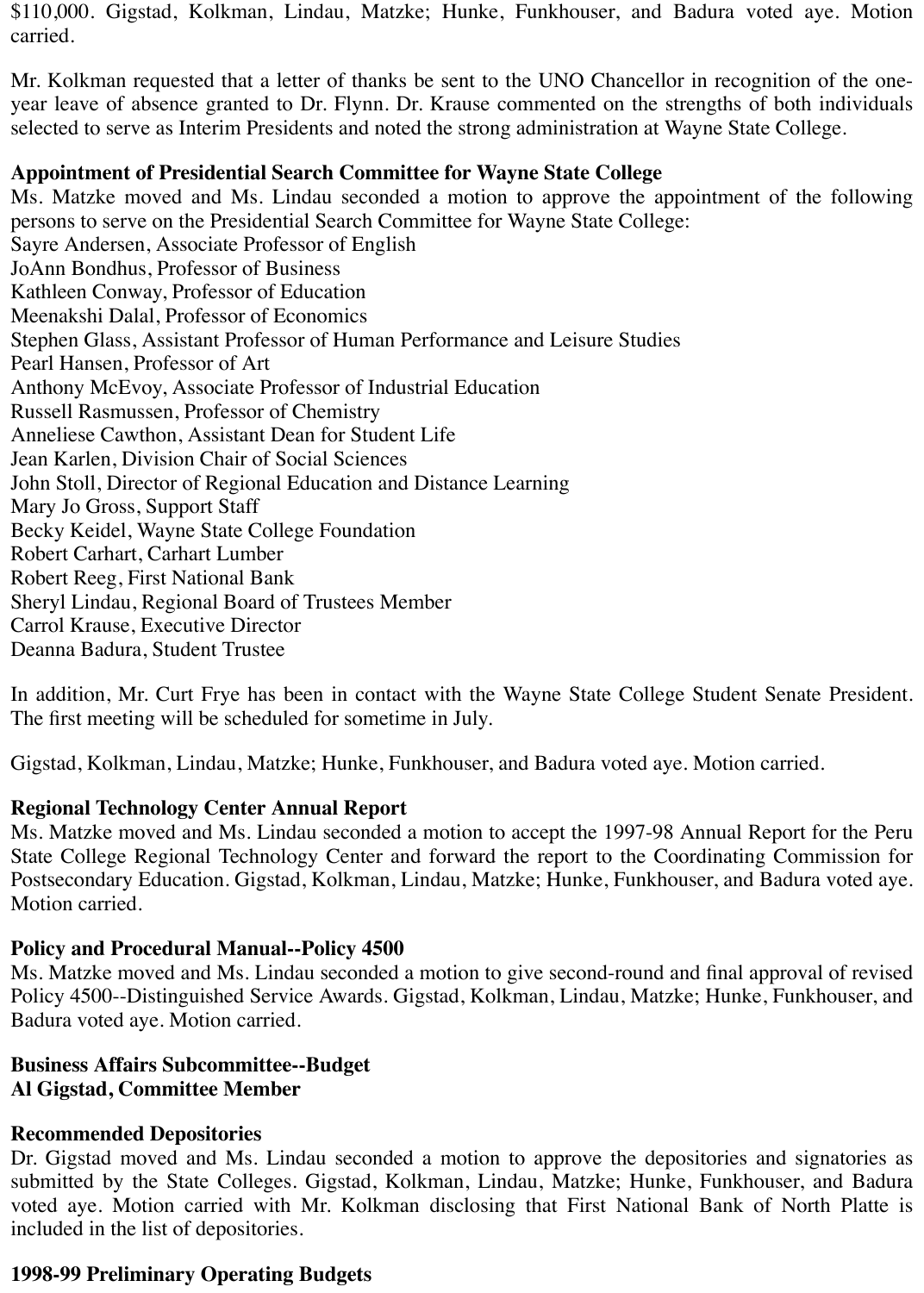Dr. Gigstad moved and Ms. Matzke seconded a motion to approve the Preliminary 1998-99 Operating Budgets as submitted by the System Office and the State Colleges. Gigstad, Kolkman, Lindau, Matzke; Hunke, Funkhouser, and Badura voted aye. Motion carried.

# **Policy and Procedural Manual--Policy 7012**

Dr. Gigstad moved and Ms. Matzke seconded a motion to give second-round and final approval of new Policy 7012--Lease-Purchase Agreements. Gigstad, Kolkman, Lindau, Matzke; Hunke, Funkhouser, and Badura voted aye. Motion carried.

#### **Business Affairs Subcommittee--Physical Plant Al Gigstad, Committee Member**

### **Wayne State College, Ramsey Theatre Program Statement**

Dr. Gigstad moved and Ms. Lindau seconded a motion to approve the Wayne State College Ramsey Theatre Renovation and Expansion Program Statement as prepared by the architectural firm of Alley Poyner Architecture of Omaha, Nebraska. Gigstad, Kolkman, Lindau, Matzke; Hunke, Funkhouser, and Badura voted aye. Motion carried.

#### **Contracts and Change Orders**

Dr. Gigstad moved and Ms. Lindau seconded a motion to approve the following contracts and change orders as provided by the State Colleges:

**Chadron State College**--Change Orders Location on Campus: Miller Hall Number & Description: #1--credit Change Order Amount: \$135,573 Fund Source: Contractor: Fuller Construction

Gigstad, Kolkman, Lindau, Matzke; Hunke, Funkhouser, and Badura voted aye. Motion carried.

# **Policy and Procedural Manual--Policies 8028, 8031, 8037, 8065 and 8066**

Dr. Gigstad moved and Ms. Lindau seconded a motion to give second-round and final approval of the following new policies: 8028--Facilities; Leasing or Renting On-Campus Space 8037--Facilities; State College Building Renewal Assessment Fund and give first-round approval of the following revised policies: 8031--Facilities; Energy Conservation 8065--Capital Construction; Contracts; Approvals 8066--Capital Construction; Contracts; Professional Consulting Services

Gigstad, Kolkman, Lindau, Matzke; Hunke, Funkhouser, and Badura voted aye. Motion carried.

# **Business Affairs Subcommittee--Revenue Bond Al Gigstad, Chair**

# **1998-99 Preliminary Revenue Bond Budgets**

Dr. Gigstad moved and Ms. Matzke seconded a motion to approve the Preliminary 1998-99 Revenue Bond Operating Budgets as submitted by the State Colleges. Gigstad, Kolkman, Lindau, Matzke; Hunke, Funkhouser, and Badura voted aye. Motion carried.

# **Contracts and Change Orders**

Dr. Gigstad moved and Ms. Matzke seconded a motion to approve the following contracts and change orders as provided by the State Colleges:

#### **Peru State College** -- Contracts

Location on Campus: Oak Hill Complex and Faculty Housing Units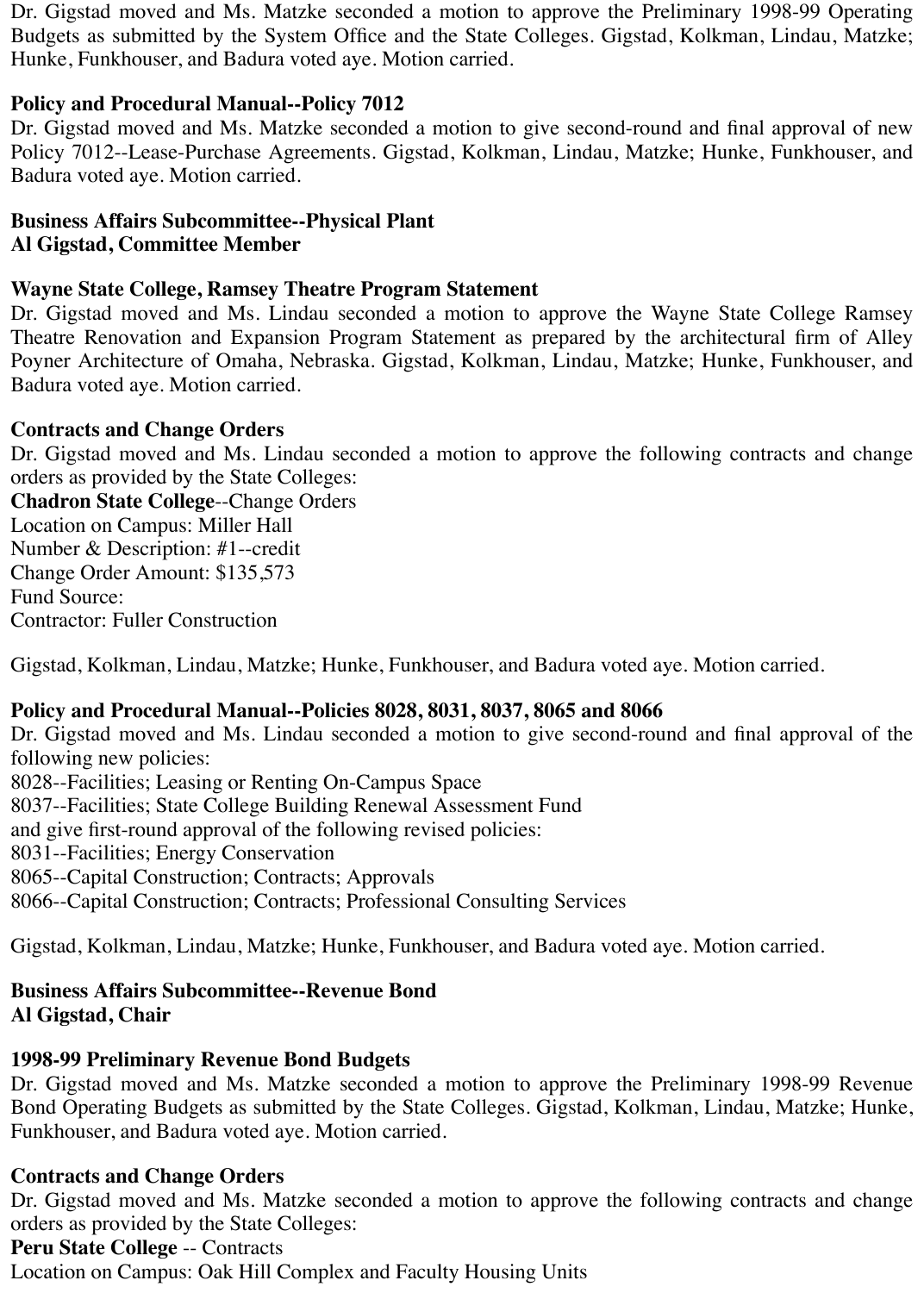Contracted Work: Window replacement Contract Amount: \$65,890 Fund Source: Revenue Bond Surplus Fund Contractor: Omaha Door and Window of Omaha, NE

**Peru State College** -- Change Orders Location on Campus: Oak Hill Complex and Faculty Housing Units No. & Description: #1 -- Deduct of material and labor, and change in 16 windows Change Order Amount: -\$2,631 Fund Source: Revenue Bond Surplus Fund Contractor: Omaha Door and Window of Omaha, NE

**Wayne State College** -- Contracts Location on Campus: Parking Lot 10 Contracted Work: Construction of Parking Lot expansion Contract Amount: \$67,976.49 Fund Source: Contingency Maintenance Contractor: Steve Harris Construction, Inc. of Homer, NE

Gigstad, Kolkman, Lindau, Matzke; Hunke, Funkhouser, and Badura voted aye. Motion carried.

# **RECESS (9:45 - 10:00)**

# **Wayne State College, Residence Halls Renovation Program Statement**

Dr. Gigstad moved and Ms. Lindau seconded a motion to receive the Program Statement for Residence Halls Renovation at Wayne State College as prepared by Prochaska & Associates of Omaha, Nebraska. Mr. Steve Riley of Prochaska & Associates gave a presentation of the Program Statement. Gigstad, Kolkman, Lindau, Matzke; Hunke, Funkhouser, and Badura voted aye. Motion carried.

# **Wayne State College, Reallocation of Surplus Funds**

Dr. Gigstad moved and Ms. Matzke seconded a motion to approve the reallocation of \$16,934 in Wayne State College Surplus Funds from the following projects to the Parking Lot 10 Expansion project:

Rice/Carlson Lot Expansion (resolution dated 4/8/98): \$5,286 Anderson Hall West Roof Replacement (resolution dated 4/8/98): \$5,005 Morey Hall East/West Roof Replacement (resolution dated 4/8/98): \$3,283 Terrace Hall East Roof Replacement (resolution dated 4/8/98): \$3,360 **TOTAL: \$16,934**

Gigstad, Kolkman, Lindau, Matzke; Hunke, Funkhouser, and Badura voted aye. Motion carried.

# **NOMINATING COMMITTEE REPORT AND ELECTION OF OFFICERS**

Ms. Matzke moved and Ms. Lindau seconded a motion to re-elect Mr. Rick Kolkman as Board Chair and Dr. Al Gigstad as Board Vice-Chair. Gigstad, Kolkman, Lindau, Matzke; Hunke, Funkhouser, and Badura voted aye. Motion carried.

# **1998-99 COMMITTEE ASSIGNMENTS**

The following Committee appointments were announced: Academic Affairs, Student Life & Personnel: Ms. Lee-Ellen Matzke, Chair Ms. Sheryl Lindau Dr. Doug Christensen Ms. Angela Hunke Business Affairs: Mr. Jeff Renner, Budget Chair Ms. Fran Grimes, Physical Plant Chair Dr. Alfred Gigstad, Revenue Bond Chair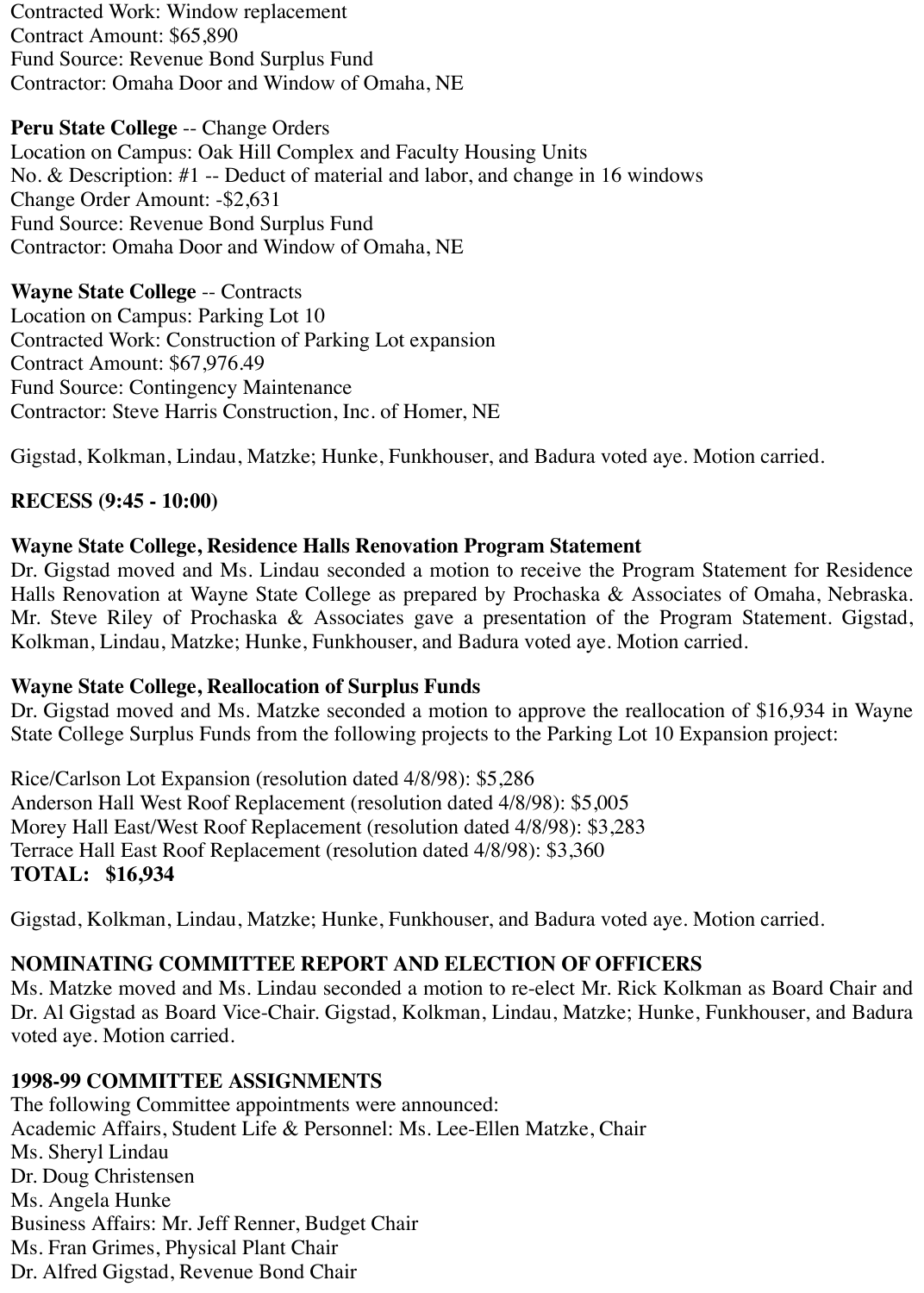Ms. Deanna Badura Mr. John Funkhouser Legislative Affairs: Dr. Al Gigstad, Chair

# **INFORMATION ITEMS**

# **Presidents and Student Trustees Reports**

Mr. Funkhouser reported that Peru State College is in the middle of their first summer session. He also thanked Dr. Gigstad for the donation of the American flag to the campus. In addition, several Peru State College supporters have expressed their concerns regarding the Board not holding a meeting at Peru State College during 1998, and not being accessible.

Mr. Kolkman responded for the record by stating that the Board does hold a meeting on each campus during each academic year, most recently in Peru during October 1997. The next meeting is proposed for March of the 1998-99 academic year. He also commented about the group of people associated with Peru State College who have taken it upon themselves to Awatchdog@ the Board; however, no one from that group or the press chose to attend this meeting. Mr. Kolkman also responded to a recent letter in which the author described the North Platte Board meeting as a vacation at taxpayer's expense. Mileage, meals and lodging expenses for Board meetings are reimbursable items. Any extra curricular activities associated with NebraskaLand Days were paid for by Mr. Kolkman.

Dr. Burns commented on the recent meeting of the Coordinating Commission for Postsecondary Education held at Peru State College. He thanked Mr. Funkhouser and other students who provided campus tours to the Commissioners and their staff. Dr. Burns congratulated the Board and Dr. Krause for selecting Dr. Richard Flynn to serve as Interim President; he expects a very smooth transition and feels it is a positive move for the institution. He also publicly acknowledged the extra work being done by Dr. Susan Udey, Vice President for Administration and Finance, during the period of transition. Also acknowledged was Dr. Daryll Hersemann, Vice President for Student Services, who is retiring from higher education effective June 30.

Ms. Badura reported that Wayne State College is also in the middle of their summer session, and the work on Connell Hall is progressing.

Dr. Mash, addressing the Board for the last time before assuming his new position as Chancellor at the University of Wisconsin-Eau Claire, acknowledged the support he had received during the past ten years from the Vice Presidents at Wayne State College, the Board members and System Office staff, students and the Wayne State College Foundation. He stated that his time at Wayne State College has been a highlight of his career.

Ms. Hunke reported that she has not been back to Chadron State College this summer, so she had no report.

Dr. Rankin commented on the Miller Hall renovation, the many campus summer activities, and the Mari Sandoz Heritage Society. Also addressing the Board for the last time before returning to the classroom, he expressed appreciation to everyone in the System for their support during the past twelve years, his executive team, former Vice Presidents Kay Schallenkamp and Tom Sabin, Dr. Tom Krepel who will be serving as Interim President, and his wife, Sharon.

# **Executive Director's Report**

Dr. Krause and Mr. Kolkman reported to the Board on the progress made to form a Diversity Task Force. Three representatives involved in affirmative action/equal employment opportunity activities from each campus have been selected to serve on the Task Force. They have had one meeting, facilitated by Dr. Ricardo Garcia of the University of Nebraska-Lincoln. Dr. Garcia shared that the Board's policies are good, but the System needs a strategic plan for diversity on each of the campuses and an annual report on progress made on steps outlined in the plan. Dr. Garcia provided a model strategic plan and Presidential report. He stated that it is possible to attract people to rural communities if the campuses move it to the